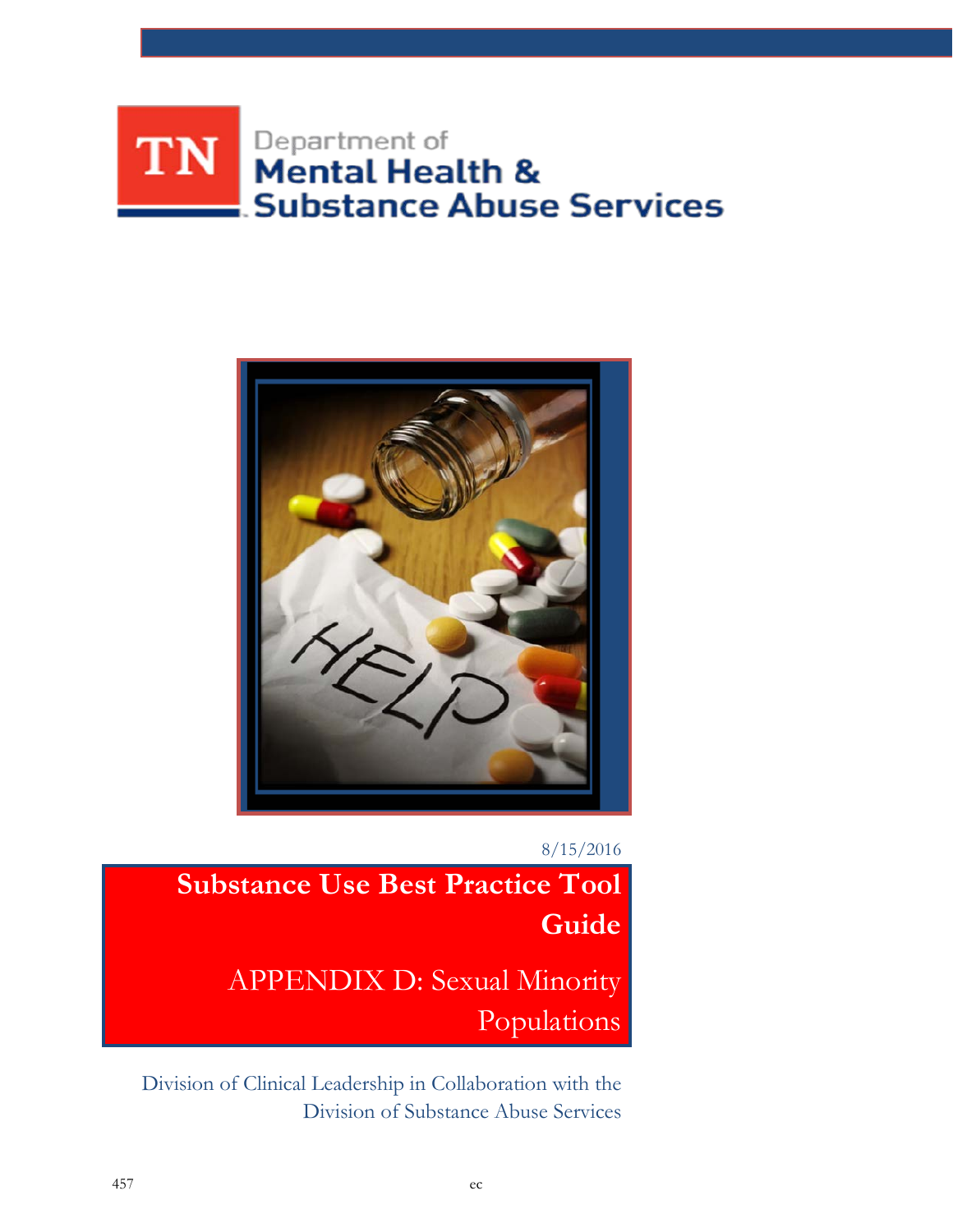# **Sexual Minority Populations**

It is not surprising that individuals classified as sexual minorities have substance use issues. Sexual minorities face stigma, prejudice, heteronormativity, rejection, and internalized homophobia on a continuous basis (Dentato, 2012). Moreover, the mere fact that an individual falls into the sexual minority category also appears to place the individual at elevated risk of substance use problems and addictions (Hartney, 2014).

Sexual minorities comprise groups of people whose sexual characteristics, sexual orientation, or gender identity differ from the presumed majority of the population. Basically the term is used to describe individuals with a sexual orientation that is not exclusively heterosexual (Hartney, 2014; Math & Seshadri, 2013; Telingator & Woyewodzic, 2011). Lesbians, gays, bisexuals, and transgenders can be subsumed under the sexual minority category. Most often, however, individuals in these four groups are referenced as LGBT (SAMHSA/CSAT, 2012). Sexual minorities who are younger in age, especially those under the age of 18, may instead be referenced as LGBTQ. The "Q" represents the questioning phase of adolescents around their gender identity and/or sexual orientation (DHHS/OAH, 2015).

We do not have an accurate count of persons that identify as sexual minorities. The stigma and other negativity around the issue prevent many sexual minorities from opening up about their identity. The Kinsey Report, based on data collected by the Institute, estimates that 10 percent of the male population and five to six percent of the female identify as preferring same-sex relationships. The Report uses sexual behavior, as reported on a survey, to construct these estimates. Sexual behavior is a continuum that is rated on a scale from zero to six. Higher values are represented of more same-sex behavior. The majority of the Kinsey survey participants reported behavior in the bisexual range. For minority racial and/or ethnic populations, in particular, it appears to be a more acceptable to report bisexual behaviors versus homosexual behaviors. Estimates for transgender persons are substantially more difficult to establish. Nevertheless, projections hover around one percent (SAMHSA/CSAT, 2012).

Like their non-LGBT counterparts, members of sexual minority groups experiment with substances, including alcohol. However, the literature indicates their level of use may be exceptionally high, especially when compared to the general population. Sexual minorities experience undue stigma and tension as part of their marginalized community (SAMHSA/CSAT, 2012). If they seek help and/or care, they typically encounter culturally incompetent health care (i.e., behavioral and physical health) services that add to the rage, resentment, and devaluing thoughts and feelings that serve to fuel substance use (Hunt, 2012). Issues with health care providers additionally lead to considerable distrust by persons identifying as sexual minorities, hence reducing the likelihood that treatment will be sought (Bauer & Wayne, 2005). As youth, they are under pressure to conform so "coming out" can be particularly difficult, even traumatic. Young people who identify as LGBT or LGBTQ may be subject to greater exploitation and/or sexual abuse related to their low self-esteem and insecurity. Families and/or friends may not be kind to these youth if they "come out". Consequently, they may become targets of physical and verbal abuse and may even run away from home and find themselves trying to make it on the streets. As the youth get older and move into young adulthood or simply get tired of the "in-house" rejection, their social lives may commonly revolve around bars or other settings that promote substance use (SAMHSA/CSAT, 2012).

Sexual minorities, especially gay and transgender populations, are disproportionately represented in substance use where percentages range from 20 to 30 percent compared to nine percent for the general population (Hunt, 2012; Redding, 2014). They even smoke cigarettes at higher rates than 458 ec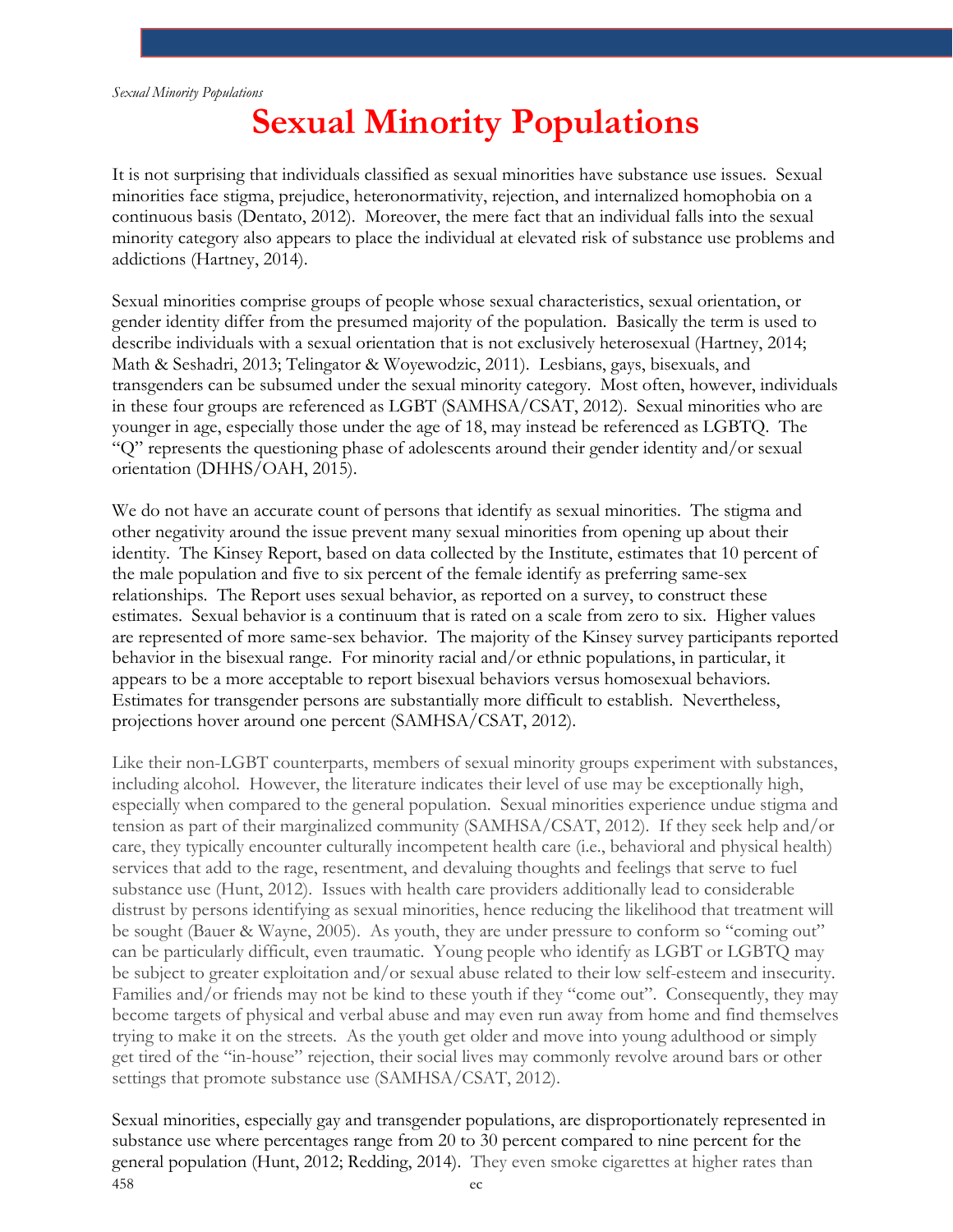the general population. Fallin, Goodin, Lee, & Bennett (2015) studied the smoking characteristics of individuals identified as LGBT. They found that women identifying as bisexual had the highest proportion of current smokers, followed by lesbians, then heterosexual women. The same pattern was found for men. When initiation age was examined, women identifying as bisexual started at the youngest age, followed by lesbians, and finally heterosexual women at the oldest age. Females that identified as bisexual were most likely to report illicit substance use, compared to their heterosexual counterparts. For males, gays were older when they smoked their first cigarette than their heterosexual peers (SAMHSA/CSAT, 2012). About 25 percent of sexual minorities use/misuse alcohol compared to between five and 10 percent of the general population (Hunt, 2012). Certain substances also appear to be more popular in the sexual minority community (SAMHSA/CSAT, 2012).

A study by Woody and colleagues found men who acknowledged as gay 21 times more likely to use nitrite inhalants than their non-gay peers. These men were four to seven times more likely to use sedatives, stimulants, tranquilizers, and hallucinogens than their non-gay counterparts. Weekly use of marijuana, cocaine, and stimulants was two times more likely and weekly use of inhalant nitrites 33 times more likely for men identifying as gay versus the non-gay peers. Another study by Cochran and her research partners observed higher rates of alcohol use for lesbians than for heterosexual women. Compared to heterosexual women, lesbians were four times more likely to get intoxicated every week, five times more likely to use alcohol every day, and two times more likely to have used alcohol in the past month (SAMHSA/CSAT, 2012). More frequent heavy drinking also has been reported for women identifying as bisexual and lesbian versus heterosexual women, especially for the 20-34 year-old age group (Green & Feinstein, 2012).

In particular, women identifying as LBT (i.e., lesbian, bisexual, and transgender) appear to have elevated stress that contributes to their use of alcohol and other substances. Some programs have conducted focus groups with these women and found the term 'stress' was used an inordinate number of times. Of further note is the fact that the mention occurred in the context of school, family, peer relationships, housing, and/or in association with being a woman identifying as LBT. Use of the term 'stress' was entirely unsolicited (Stevens, 2012).

Not surprising, issues that contribute to substance use in sexual minorities seem to be amplified for persons who identify as transgender (Stevens, 2012). Methamphetamine use has increased dramatically among transgender individuals, specifically male-to-female. Its use is still prevalent among men who identify as gay and some groups of lesbians as well. Methamphetamine use has become an integral part of sexual activities for a certain segment of men identifying as gay, especially in a number of urban communities. In addition, urban studies have shown that men identifying as bisexual and gay and also use speed, either alone or in combination with other substances, tend to have much higher seroprevalence rates than other men. Included in the other men are those identifying as gay and bisexual who do not use speed and/or its combination, as well as heterosexual men who inject drugs. Those who inject drugs are a very stigmatized and hidden group and many times includes individuals who identify as LGBT. Unfortunately, public health efforts primarily target heterosexual men that inject heroin and hence miss the mark for the untargeted users. Party drugs such as methylenedioxymethamphetamine (MDMA), 'Special K', and gamma hydroxybutyrate (GHB) have further become increasingly popular at celebrations like raves and circuit parties and at dances aimed at individuals subsumed under the sexual minority heading(Green & Feinstein, 2012; SAMHSA/CSAT, 2012).

Stresses youth identifying as LGBTQ encounter put them at greater risk for numerous behavioral health issues, including substance use and depression (CDC, 2014). A study examining the relationship between neighborhood factors and illicit substance use among youth that were sexual 459 ec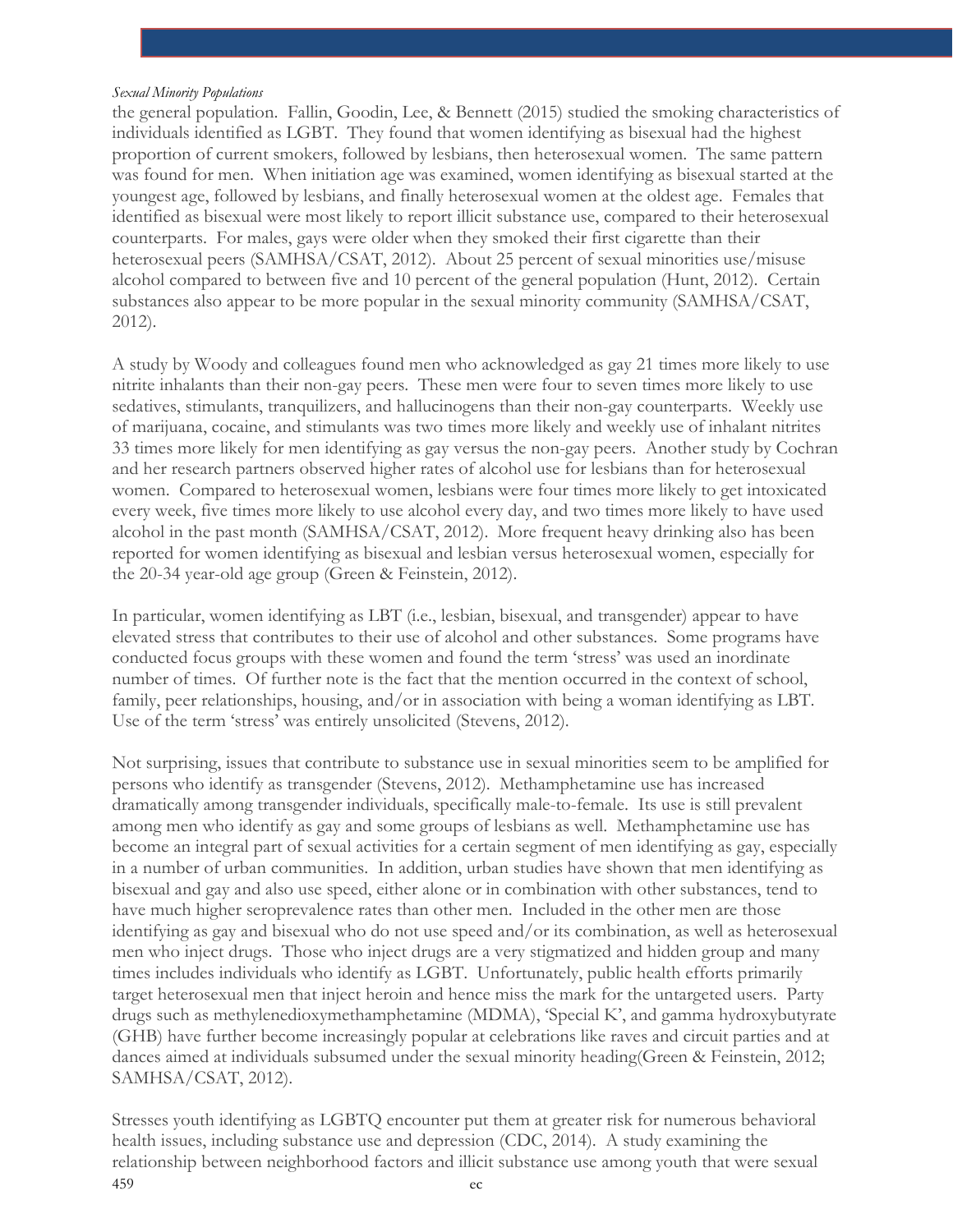minorities found significantly greater prevalence of marijuana use for these young people in neighborhoods with a higher prevalence of LGBT assault hate crimes. The relationships were not observed in their heterosexual peers. Moreover, the results were specific to LGBT assault hate crimes. There was no link to the neighborhood's overall crime rate (Duncan, Hatzenbuehler, & Johnson, 2014).

A study by Kecojevic et al. (2012) explored initiation of prescription drug misuse for LGBT and heterosexual high-risk young adults (ages 16-25). Participants came from two major cities in the United States: New York and Los Angeles. Prescription drugs included stimulants, opioids, and tranquilizers. Results showed that for young adults that identified as LGBT: 1) the age of first prescription was associated with initiation; 2) there was earlier initiation of tranquilizers and prescription opioids; 3) there were more reports of childhood abuse; and 4) there was earlier misuse of tranquilizers for those experiencing emotional abuse.

# **Treatment**

Providers should understand that sexual minorities do not know the reaction they will get if and when they mention their sexual orientation. Many times, these individuals have been the target of threats and nearly one fourth have reported physical attacks because of their sexual orientation. As a result, staff may not be aware that they are treating individuals that identify as a sexual minority. Furthermore, substance use treatment programs may not be aware that they have staff members who identify as a sexual minority and who could be a great resource for treating clients who have so identified (SAMHSA/CSAT, 2012).

Treatment providers would do well to consider the children, family of origin, partner, and/or family of choice when providing care. Issues of concern for persons who identify as sexual minority as they grow older might be the human immunodeficiency virus- (HIV-)losses they have experienced, not having children, and/or being isolated from their family of origin. Moreover, providers need to remember that persons who identify as a sexual minority live and work in all segments of society just as individuals that are not part of that population. Some live in rural communities and others come

from urban areas. Hence, providers of substance use treatment services must understand the struggles of persons who identify as sexual minorities and create a safe and supportive treatment space (SAMHSA/CSAT, 2012).

Providers of substance use treatment services must understand the struggles of persons who identify as sexual minorities and create a safe and supportive treatment space (SAMHSA/CSAT, 2012)

In general, successful substance use treatment programs that treat the LGBT community will be particularly sensitive about maintaining confidentiality. Such information can be safeguarded by:

- Educating staff and clients about regulations affecting persons in their jurisdiction who identify as a sexual minority.
- Encouraging clients to conduct legal inventory of their parental, marital, and employment statuses. Also assess the steps they might take to protect themselves and their rights.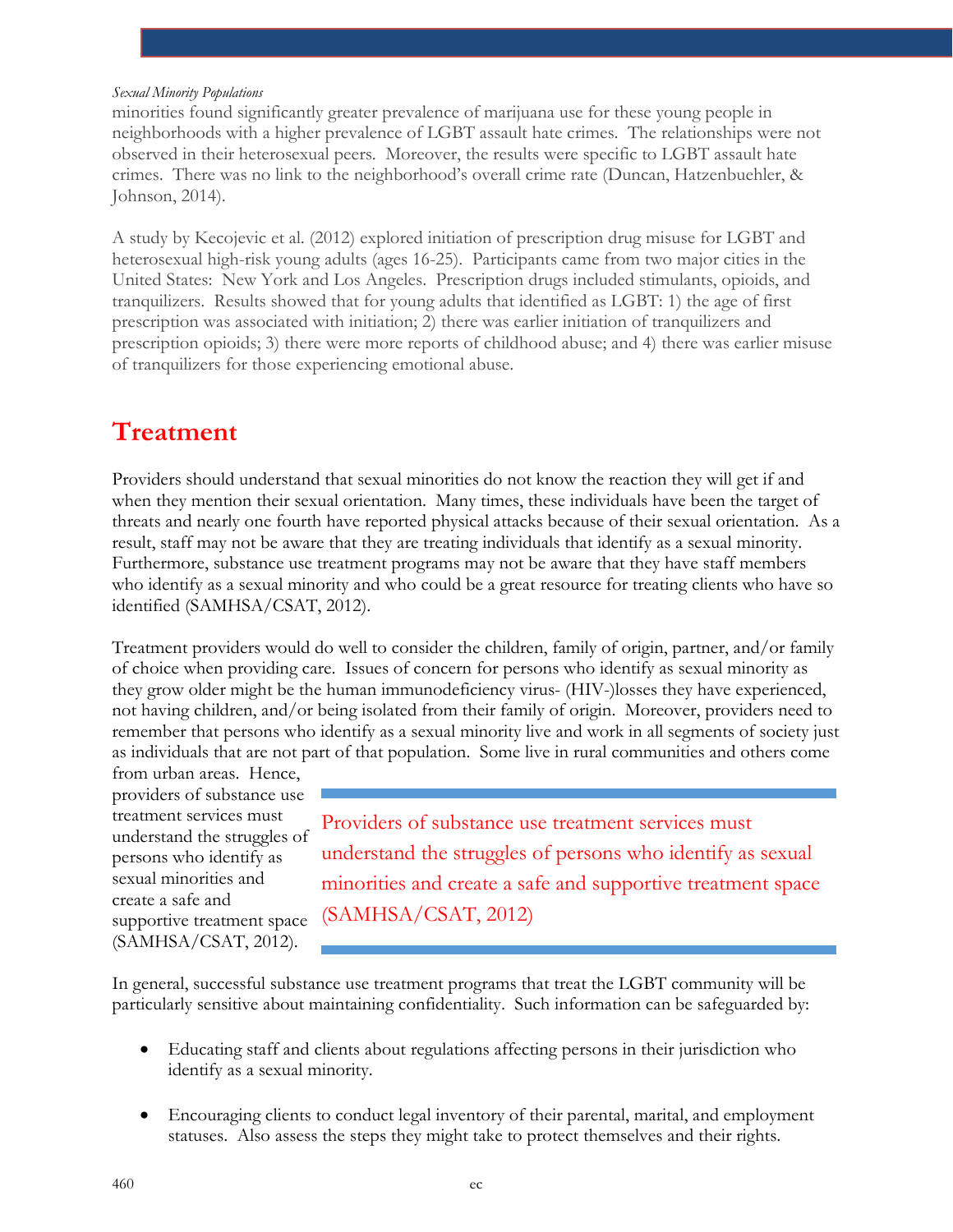- Cautioning clients to think carefully about how to self-disclose, how that information will be received, and whether their privacy will be respected before disclosing their sexual orientation to others.
- Respecting the confidentiality of clients and establishing a written policy that ensures that information about sexual orientation is confidential. Policy and procedures should be in place to ensure that such information will not be communicated to any persons outside the program without their consent (SAMHSA/CSAT, 2012).

Counselors and therapists with clients who identify as sexual minorities contend that traditional approaches work but the provider must be culturally sensitive in delivering them. Therefore, the gay affirmative practice (GAP) approach has been highly recommended to facilitate delivery of services that incorporate cultural sensitivity. This approach offers guidelines for beliefs and behaviors, primarily for social work practice, in working with this population (Redding, 2014). The six guiding principles of the GAP model are:

- 1. Accept identification as gay, lesbian, or bisexual as a positive outcome of the helping process.
- 2. Become knowledgeable about different theories around the coming-out process.
- 3. Believe that homophobia in the client and society is the problem as opposed to sexual orientation.
- 4. Deal with one's own biases around heterosexual and homophobia.
- 5. Do not assume that a client is heterosexual.
- 6. Work with clients to reduce internalized homophobia that they may be experiencing so they can achieve a positive identity (Redding, 2014).

Specialized substance use treatment programs that only serve persons who identify as sexual minorities have been shown to effectively serve the population. However, such programs are scarce and unavailable in a majority of communities. Some researchers, however, argue that the substance use treatment needs of persons who identify as a sexual minority should be met in a mixed setting. Of course, other experts support the need for both types of programs. There are a multiple ways to effectively and efficiently serve this population (Stevens, 2012).

Primary care physicians may be the most common service provider for persons that identify as a sexual minority, even for substance use treatment. Thus, it is imperative that medical students, medical doctors, and other health care professionals receive specific training around how to work successfully with this population. Assessment should be non-judgmental and include sexual orientation. The initial assessment should be thorough, collecting information around all experiences, positive and negative. During assessment and treatment, every reasonable effort should be made to refrain from making assumptions about social norms and health risks associated with identifying someone as a sexual minority. For example, staff should not make the assumption that "Sally" does not have HIV because she has identified as a lesbian. Women identifying as lesbian, particularly if they are also bisexual, have often engaged in risky intimate behaviors with at-risk men. Additionally, women identified as lesbian tend to report using drugs involving needle use to a greater extent than heterosexual women (Stevens, 2012).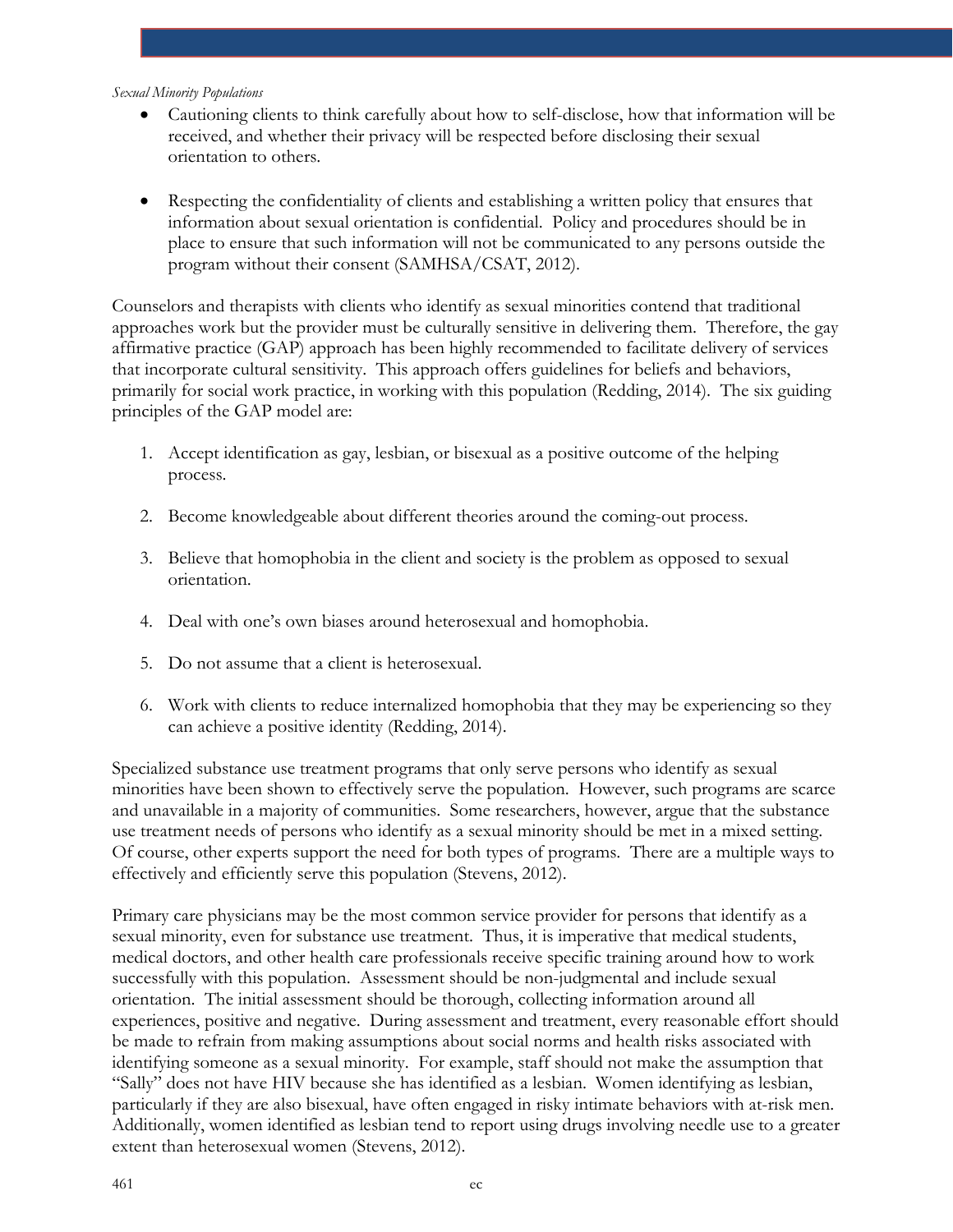Language is another critical aspect of treatment for people who identify as a sexual minority. Stereotypic language and jokes about the any segment of the population should not be used. Communication with the client should involve asking which pronoun that he or she prefers to go by as well as encouraging other clients to use the pronoun of choice. It is further possible that the counselor may need to develop his or her own materials for use with the client. Many treatment

### Not all persons who identify as a sexual minority will disclose such information (SAMHSA/CSAT, 2012).

workbooks use heterosexual examples, which can turn off clients who have identified as a sexual minority (Stevens, 2012).

Let us be clear: Not all persons

who identify as a sexual minority will disclose such information. However, they must be able to say "I am who I am, and I accept myself as myself" (p.64) (SAMHSA/CSAT, 2012). For some clients who identify as a sexual minority, having a counselor who can accept and validate his or her attractions, experiences, feelings, and identities will play an important role in helping the client move toward sobriety. Other clients may need more help. For the latter clients, counselors can assess the stage of coming out and understand the needs and risks of the client at that stage, using Cass' or a similar identity stage model. The most effective identity-stage models resemble Prochaska, Norcross, and DiClemente's stages-of-change model (SAMHSA/CSAT, 2012).

Youth who identify as a sexual minority have issues similar to those of adults. Moreover, people are no more tolerant of adolescents as with adults. In fact, they may even be less tolerant. Many youth identifying as a sexual minority live in hostile environments and must try as best they can to create or locate positive environments. For many, substance use is their plan of escape (SAMHSA/CSAT, 2012).

College campuses sometimes provide the same unwholesome environment for people who identify as a sexual minority as the larger society. These students experience incivility, e.g., rudeness and a lack of dignity and respect, and hostility on campus. They also feel unsafe, with many being harassed and subjected to violence. Similarly, the college campus is a place where sexual minorities witness incivility and hostility toward their peers in general. Results from a study by Woodford, Krentzman, & Gattis (2012) showed that experience or perception of incivility increased the odds of any drinking by 39 percent and of problematic drug use by 58 percent. Helping students who identify as sexual minorities develop effective coping mechanisms when faced with campus-based mistreatment will be critical.

### **Working with Clients Who Identify as Lesbian.**

Regardless how much (or little) the counselor knows about persons that identify as lesbian, he or she must be caring. Furthermore, the counselor should be informed and sensitive. Start with what is known about women and take the time and make the effort to understand the special problems of individuals that identify as lesbians. Treatment suggestions include:

- Empowering the client.
- Honoring diversity.
- Using nonjudgmental language.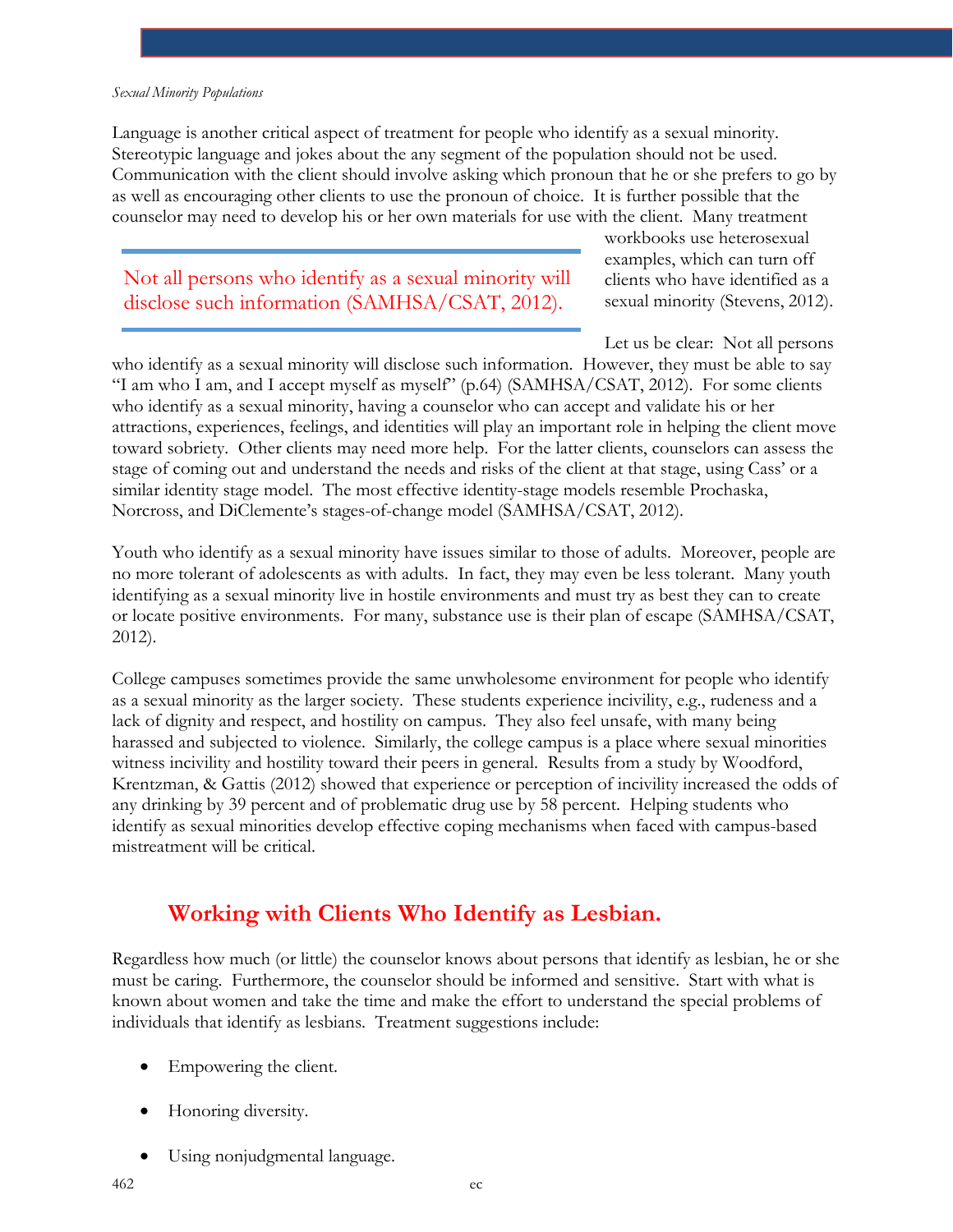- Avoiding labeling.
- Support and exploring, but not confronting the client.
- Respecting the client's position, whatever that may be  $(Tm a$  lesbian and proud of it!; I'm confused; I'm not a lesbian!).
- Respecting the unwillingness of some individuals who identify as lesbians to attend Alcoholics Anonymous (AA) or Narcotics Anonymous (NA). They may consider these programs "male" institutions with no room for them as women and especially as persons who identify as lesbian. Such meetings may also be resisted because of the emphasis on powerlessness, which they feel emphasizes their status as victims (SAMHSA/CSAT, 2012).

## **Working with Clients Who Identify as Gay.**

Similar to counselors working with people who identify as lesbians, the counselor working with men who identify as gay must be caring, sensitive, and informed. In particular, the counselor likely needs to deal with the client's denial. Used as a defense mechanism, denial appears to be particularly strong with amphetamine use/misuse. Many men who identify as gay use 'speed' intravenously and do not think they have a problem with substance use. The counselor will need to point out the current and possible effects of such use, e.g., loss of time at work or health problems (SAMHSA/CSAT, 2012).

Even for men who report that they have come out and are very comfortable being gay, the client may not have addressed the internalized homophobia they picked up from growing up in a homophobic society. The counselor will need to discuss self-acceptance with the client and any shame and/or doubt that he may be dealing with (SAMHSA/CSAT, 2012).

Counselors further have to work with the client in exploring other social avenues and/or developing new skills to avoid alcohol and substance use in the current environment. The counselor will have to address the possibility of the client's making new friends. Encouraging safer sex practices and providing or referring him to information regarding such practices and their benefits should also be part of the intervention (SAMHSA/CSAT, 2012).

## **Working with Clients Who Identify as Bisexual.**

Recovery from substance use and addiction for these individuals will be facilitated by counselors who are empathetic and nonjudgmental and support their clients in:

- Recovery from substance use and addiction for these individuals will be facilitated by counselors who are empathetic and nonjudgmental and support their clients in:
- Becoming more self-accepting.
- Healing from the shame cause by internalized biphobia and heterosexism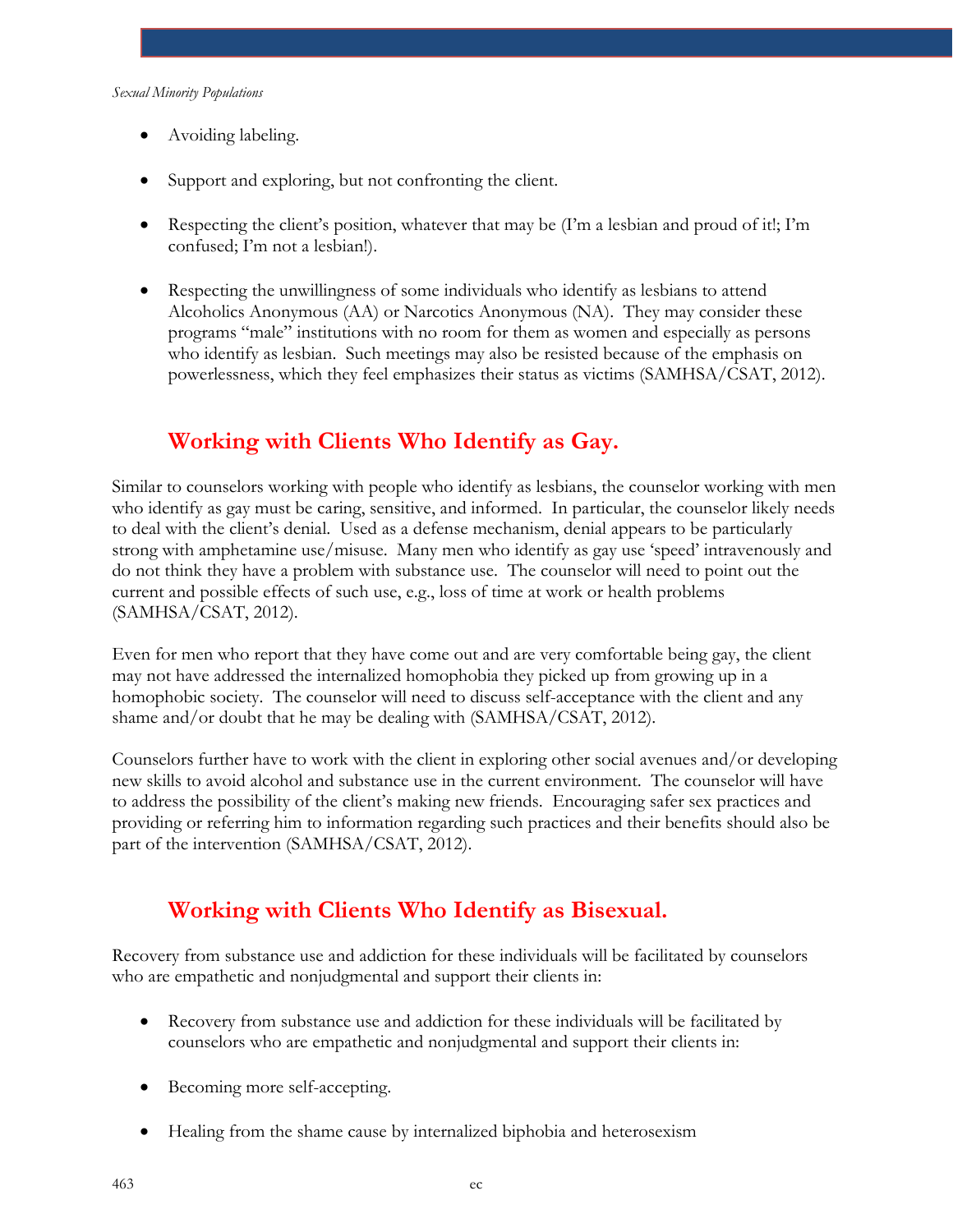• Referring them to either gay/lesbian or straight 12-step fellowships, or both, depending on what is more appropriate to their recovery needs (SAMHSA/CSAT, 2012).

### **Working with Clients Who Identify as Transgender.**

Persons who identify as transgender share many of the issues that led to substance use/misuse by those who identify as lesbian, gay, and/or bisexual. However, violence and discrimination may be more pronounced for these clients (SAMHSA/CSAT, 2012). Researchers Lombardi, Wilchins, Priesing, & Malouf (2001) found that 60 percent experienced some form of violence and/or harassment sometime during their lives and 37 percent experienced some form of economic discrimination.

Hence, there are a multitude of issues that must be addressed when working with clients who identify as transgender, including what to call the individual. Every effort should be made to prevent staff from making transphobic comments or putting these clients at risk for sexual or physical abuse or harassment. A provider's introduction guide to LGBT provides critical do's and don'ts (SAMHSA/CSAT, 2012)

### **Other Resources**

A multitude of clinician resources can be obtained from the Association for Lesbian, Gay, Bisexual, and Transgender Issues in Counseling. The Web site can be accessed from [http://www.algbtic.org/.](http://www.algbtic.org/) In addition, the Substance Abuse and Mental Health Services Administration (SAMHSA) released a practitioner's resource guide to engage and help families and caregivers to support their children who have identified as a sexual minority (Redding, 2014). This resource can be downloaded or ordered from [http://store.samhsa.gov/shin/content//PEP14-](http://store.samhsa.gov/shin/content/PEP14-LGBTKIDS/PEP14-LGBTKIDS.pdf) [LGBTKIDS/PEP14-LGBTKIDS.pdf.](http://store.samhsa.gov/shin/content/PEP14-LGBTKIDS/PEP14-LGBTKIDS.pdf)

# **Conclusion**

While recommendations and resources for treating persons who identify as sexual minorities exist, the extent to which treatment facilities implement these approaches remains questionable at best. The literature indicates that a number of substance use treatment counselors do not feel that their training has been adequate for them to work successfully with persons that identify as LGBT. Fortunately many counselors report having accepting and/or neutral attitudes toward individuals that identify as lesbian and/or gay. However, their attitudes toward clients that identify as bisexual and transgender are not positive. In fact, they may be viewed as negative, close to hostile. Counselor training will be essential in helping them better understand and provide the appropriate treatment needs for their clients that identify as sexual minorities. Such training will allow the counselors to examine their own biases as well (Stevens, 2012).

# **References**

Bauer, G.R. & Wayne, L.D. (2005). Cultural sensitivity and research involving sexual minorities. *Perspectives on Sexual and Reproductive Health*, *37*(1), 1-5.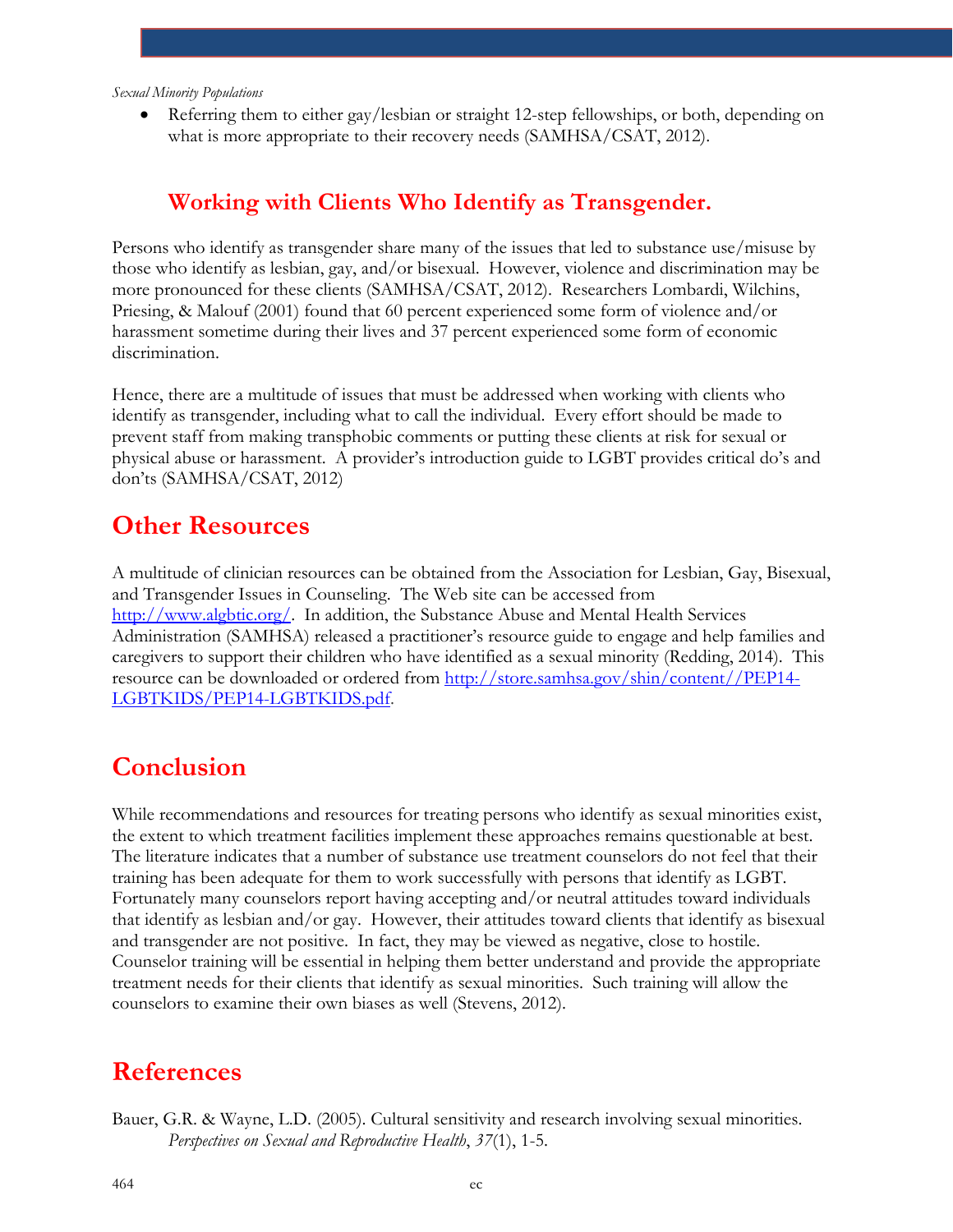- Centers for Disease Control and Prevention (CDC). (2014, November 12). LGBT youth. Retrieved November 13, 2015, from [http://www.cdc.gov/lgbthealth/youth.htm.](http://www.cdc.gov/lgbthealth/youth.htm)
- Dentato, M.P. (2012). The minority stress perspective. *Psychology and AIDS Exchange Newsletter*. Retrieved December 11, 2015, from [http://www.ciis.edu/Documents/PDFs/Public%20Programs/Expanding%20the%20Circle](http://www.ciis.edu/Documents/PDFs/Public%20Programs/Expanding%20the%20Circle/The%20minority%20stress%20perspective_APA.pdf) [/The%20minority%20stress%20perspective\\_APA.pdf.](http://www.ciis.edu/Documents/PDFs/Public%20Programs/Expanding%20the%20Circle/The%20minority%20stress%20perspective_APA.pdf)
- Duncan, D.T., Hatzenbuehler, M.L., & Johnson, R.M. (2014). Neighborhood-level LGBT hate crimes and current illicit drug use among sexual minority youth. *Drug and Alcohol Dependence*, *135*, 65-70. doi:10.1016/j.drugalcdep.2013.11.001
- Fallin, A., Goodin, A., Lee, Y.O., & Bennett, K. (2015). Smoking characteristics among lesbian, gay, and bisexual adults. *Preventive Medicine*, *74*, 123-130. doi: 10.1016/j.ypmed.2014.11.026
- Green, K.E. & Feinstein, B.A. (2012). Substance use in lesbian, gay, and bisexual populations: An update on empirical research and implications for treatment. *Psychology of Addictive Behavior*, *26*(2), 2654-278. doi: 10037/a0025424
- Hartney, E. (2014, May 1). What are sexual minorities? Retrieved December 11, 2015, from [http://addictions.about.com/od/LGBT/f/What-Are-Sexual-Minorities.htm.](http://addictions.about.com/od/LGBT/f/What-Are-Sexual-Minorities.htm)
- Hunt, J. (2012, March 9). Why the gay and transgender population experiences higher rates of substance use: Many use to cope with discrimination and prejudice. Center for American Progress. Retrieved November 29, 2015, from [https://cdn.americanprogress.org/wp](https://cdn.americanprogress.org/wp-content/uploads/issues/2012/03/pdf/lgbt_substance_abuse.pdf)[content/uploads/issues/2012/03/pdf/lgbt\\_substance\\_abuse.pdf.](https://cdn.americanprogress.org/wp-content/uploads/issues/2012/03/pdf/lgbt_substance_abuse.pdf)
- Kecojevic, A., Wong, C.F., Schrager, S.M., Silva, K., Bloom, J.J., Iverson, E., & Lankenau, S.E. (2012). Initiation into prescription drug misuse: Differences between lesbian, gay, bisexual, transgender (LGBT) and heterosexual high-risk young adults in Los Angeles and New York. *Addictive Behaviors*, *37*(11), 1289-1293. doi: 10.1016/j.addbeh.2012.06.006
- Lombardi, E.L., Wilchins, R.A., Priesing, D., & Malouf, D. (2001). Gender violence: Transgender experiences with violence and discrimination. *Journal of Homosexuality*, *42*(1), 80-101.
- Math, S.B. & Seshadri, S.P. (2013). The invisible ones: Sexual minorities. *The Indian Journal of Medical Research*, *137*(1), 4-6.
- Redding, B. (2014, July/August). LGBT substance use—Beyond statistics. *Social Work Today*, *14*(4), 8.
- Stevens, S. (2012). Meeting the substance abuse treatment needs of lesbian, bisexual and transgender women: Implications from research to practice. *Substance Abuse and Rehabilitation*, Supplement 1, *3*, 27-36.
- Substance Abuse and Mental Health Services Administration, Center for Substance Abuse Treatment (SAMHSA/CSAT). (2012). *A provider's introduction to substance abuse treatment for lesbian, gay, bisexual, and transgender individuals*. HHS Publication No. (SMA) 12-4104. Rockville, MD: Author. Retrieved November 14, 2015, from [http://store.samhsa.gov/shin/content//SMA12-4104/SMA12-4104.pdf.](http://store.samhsa.gov/shin/content/SMA12-4104/SMA12-4104.pdf)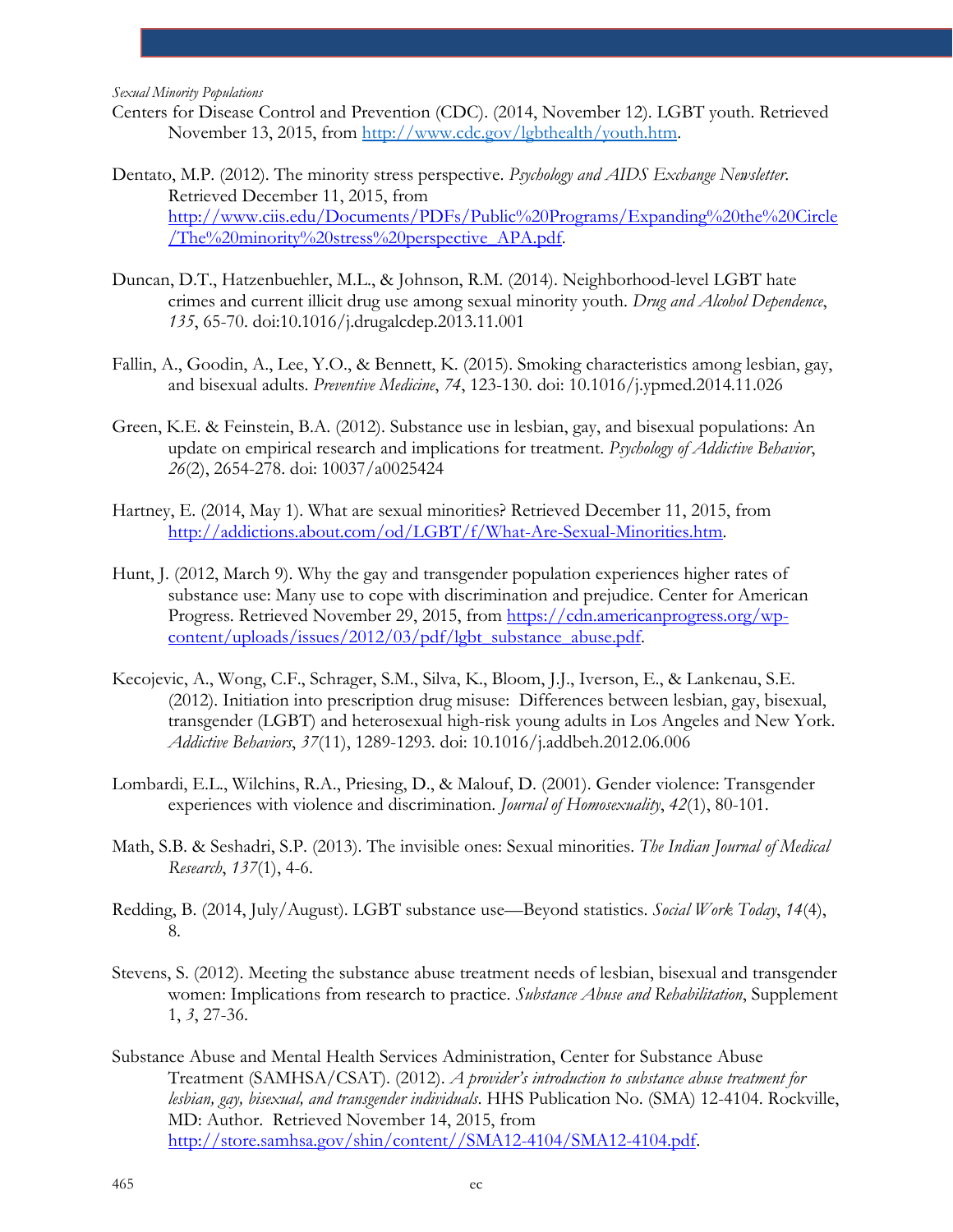- Telingator, C.J. & Woyewodzic, K.T. (2011, December 16). Sexual minority identity development. *Psychiatric Times*, Retrieved December 11, 2015, from [http://www.psychiatrictimes.com/child-adolescent-psychiatry/sexual-minority-identity](http://www.psychiatrictimes.com/child-adolescent-psychiatry/sexual-minority-identity-development/)[development/.](http://www.psychiatrictimes.com/child-adolescent-psychiatry/sexual-minority-identity-development/)
- United States Department of Health and Human Services, Office of Adolescent Health (DHHS/OAH). (2015, December 11). Lesbian, gay, bisexual, transgender, questioning youth. Retrieved December 11, 2015, from [http://www.hhs.gov/ash/oah/resources-and](http://www.hhs.gov/ash/oah/resources-and-publications/info/parents/just-facts/lgbtq-youth.html)[publications/info/parents/just-facts/lgbtq-youth.html.](http://www.hhs.gov/ash/oah/resources-and-publications/info/parents/just-facts/lgbtq-youth.html)
- Woodford, M.R., Krentzman, A.R., & Gattis, M.N. (2012). Alcohol and drug use among sexual minority college students and their heterosexual counterparts: The effects of experiencing and witnessing incivility and hostility on campus. *Substance Abuse and Rehabilitation*, *3*, 11-23.